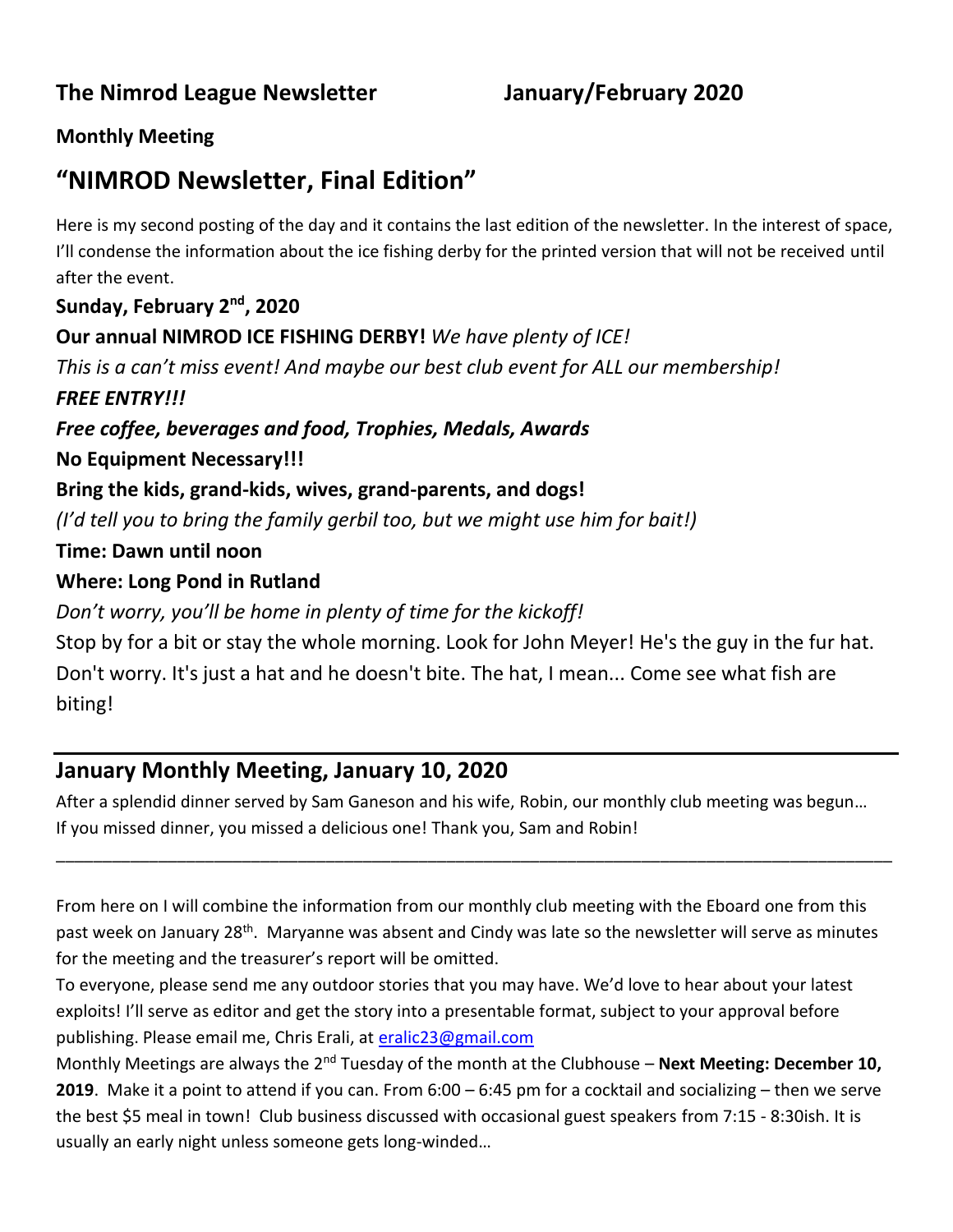# **Communications**

The Sportsmen's Alliance of Maine sent us a letter with a heavy dose of state politics of Maine that served as a fund-raising request. We also received a notice for the Worcester County League of Sportsmen touting the new Calendar of Events. Here's the link so check it out.

<http://www.wclsc.org/events.html>

## **Speakers**

Please let us know if you have a suggestion for a speaker at a future meeting.

**Monthly Safety Tip and Topic for Discussion:** 

# **"Make sure ice is safe. Refer to Mass Wildlife for Guidelines."**

### *Here's the link:*

<https://www.mass.gov/service-details/ice-strength-and-safety>

## **Archery**

**IBO** Shoot: May 2-3

Volunteers please contact Jason VanHillow.

Routine maintenance and expenses for awards were recorded.

## **Bar**

No report.

### **Birds**

Kevin happily reports that "Birds" are finished for the season. All the regular Saturday hunts went well and the special bird hunts too. He reports that the harvest yielded about 50% of the stocked pheasants. That is pretty typical for released game. The rest either escaped and are looking to survive the winter. Most likely the biggest number, served as a meal for one of our many predators be they on land or air. The coyotes and foxes along with others all get their share. The hawks and other birds of prey take a number as well. Over the years, I have heard of some that frequent a neighboring bird feeder and making it through until spring. Those are rare occurrences much to the dismay of bird-feeding humans. Hawks and such keep an eye out on feeders as they supply "easy pickin's" to help their own kind get through the harsh winter. The balance that nature seeks to maintain is never-ending.

# **Finance**

The market fluctuates as we all know. Smart investors stay the course.

# **Game Dinner**

Chris Craigue has volunteered to serve as coordinator for our game dinner. His aim is to somewhat reshape and redefine what our game dinner will be. Over the years our event has become so intimidating to our members that no one wanted to take it on. In past years, Bruce Ebbeson and his assistants have served up to 8-10 main game courses and an equal number of appetizers! Thank you to all! They were delicious!

The great Ralph Waldo Emerson opined, "Simplify, simplify, simplify…" His advice is well intended and taken.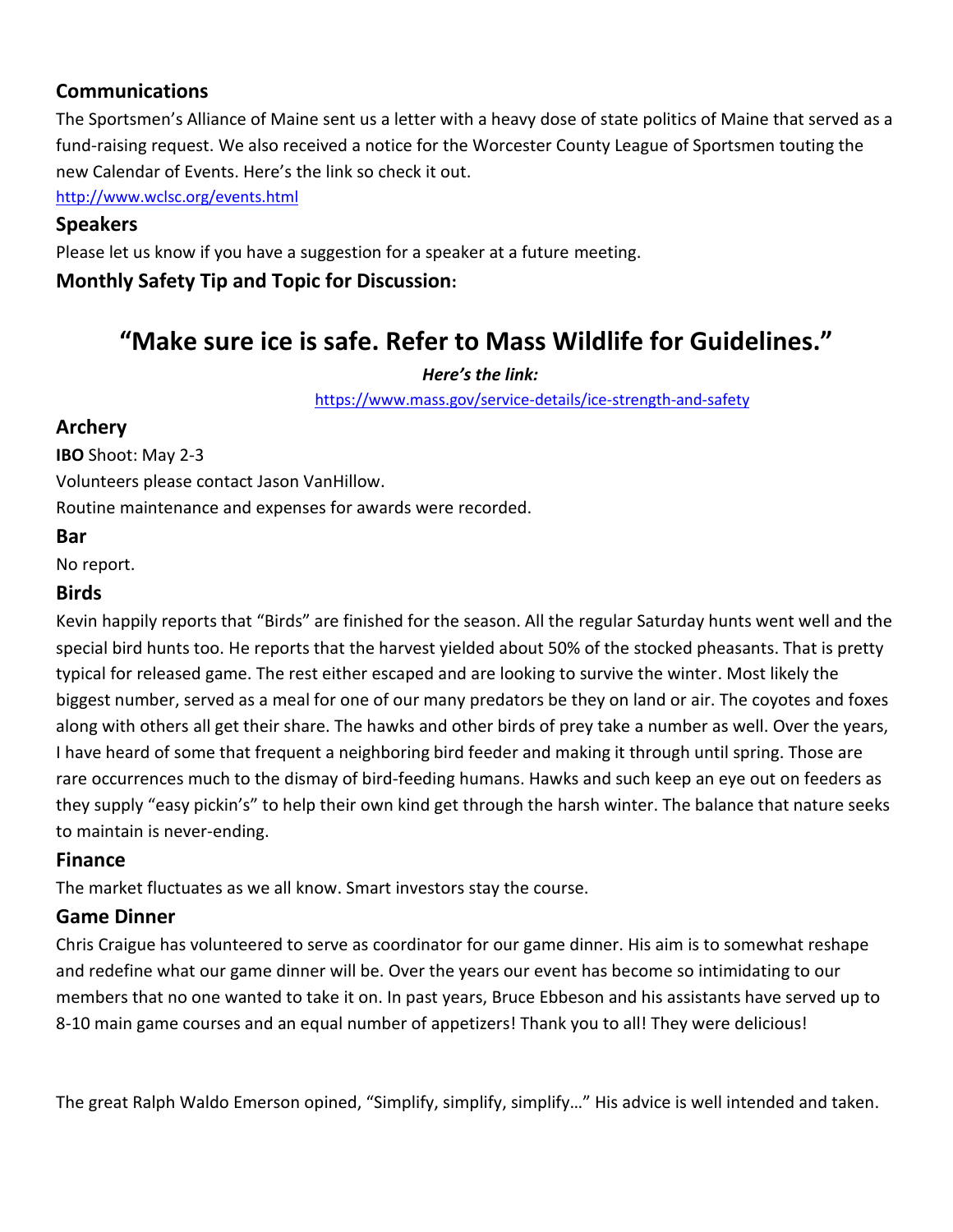Chris plans to serve appetizers, a variety, and fewer main courses plus dessert. He will need volunteer cooks to help prepare different dishes.

**Volunteers:** *Contact Chris Craigue with dishes you can prepare so he can plan the menu. He will also need volunteers to serve and clean up.*

Many thanks to Chris for offering to take on the restructuring of a great event. He will need volunteers so please contact Chris with dishes that can be cooked at home and reheated on the night of the event. I am sure many of our members have some great recipes that we would all love to sample.

# **Date for the dinner: April 18th, 2020**

# **Grant Writer: We need a volunteer for chairperson!**

Tina Gianos is stepping away as our grant writer. We are looking for a member to take on this task. Tina has everything in place to make this a pretty straightforward process. She is happy to show our new grant writer the ropes!

### **Grounds**

Rick Longbottom has been plowing. It was decided to include an estimate to be added to our snow removal contract for clean-up after plowing. Volunteers for shoveling have been rather scarce. Thanks to those who have given their time and effort to keep our club accessible and safe throughout the winter.

Grounds chair, Neal Whitehead, is seeking new committee members and help. Contact him if you are interested. **Spring Clean-up: Saturday, May 16th .**

An FYI for everybody, the AFC Championship was watched on our television with plenty of food and drink. The refreshments didn't entice any shoveling volunteers. The burgers and wings were great!

### **House**

Ralph reports that licenses are in from the town.

He also brought up that with Archery downstairs, the bulkhead needs to be open and shoveled out and off. It must be available as an emergency egress when any group is using our downstairs. It would be very difficult to open for some people in the event of a fire, not to mention if there was a foot or more of heavy snow on top of the doors! Fire Codes are VERY important! A new Standing Rule was discussed. Do not use under the stairs for storage. The old freezer needs to be cut up. Some lighting needs upgrades.

### **Kitchen**

Bruce did an informal inventory of supplies. Dave Oriol has a new part for the dishwasher. Thumbs up to Isaac on the kitchen portion of his orientation of new members.

### **Scheduled Cooks**

February is set with Chris Craigue. March is Bruce Ebbeson, April is Christine. May, Eric Twickler, June and July are open, with Bruce again in August.

Many thanks to these folks for volunteering to serve as cooks. **Please remember they can use HELP!** Contact them for times if you can come help prep before or during the meal. **Clean-up help is even more appreciated. Most times people have already been at the club for extra hours. Clean-up is the last thing they want to do. If you have 30 minutes or so after dinner, come into the kitchen.** Someone will show you the routine for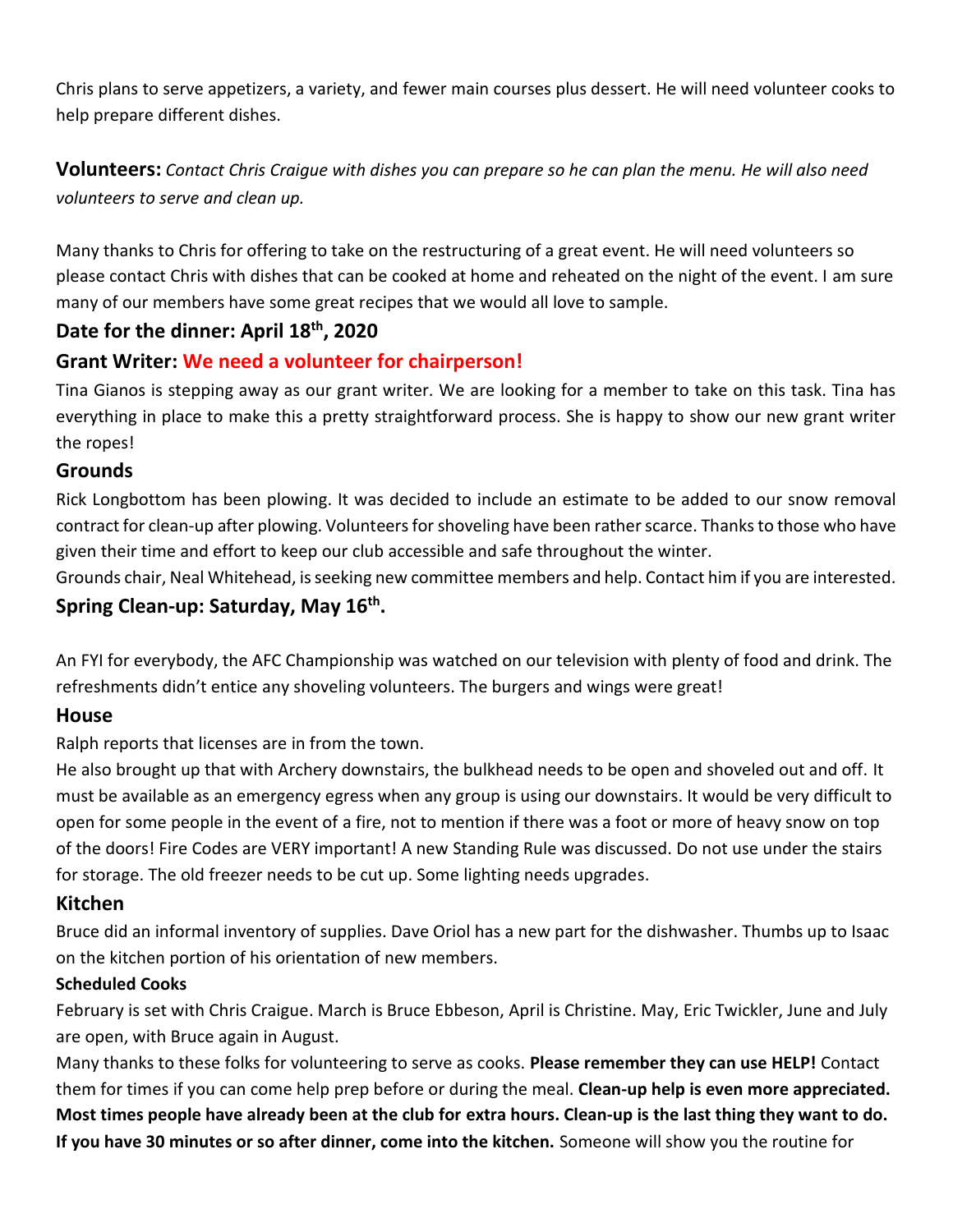washing dishes, the tables, and the floor. Many hands make light work and it is much appreciated! In most cases you only miss a little info from the general meeting. And not listening can be a bonus for your digestion! Thanks to all!

## **Land Use**

A discussion on planting the 4-stone wall site past the rifle range was briefly discussed. Chris is hoping for that area to be cleaned and begin a small orchard with full-sized apple trees to serve us and the wildlife that may partake. It would be nice to have a new area referred to as "the Orchard."

### **Membership**

For January, we had two new members. They are Jeffrey Greiman of Boylston and Jeff Hatin of Rutland. For February, we also have Robert Leveille from Berlin, Laurie Asiante of Holden, Peter Goyette of Jefferson, and Shamus O'Day of Berlin.

#### **Announcement:**

# **Any members who have not paid dues for 2020, please do so ASAP!**

## **Photography**

The Trail Camera Photo Contest is up in our hallway gallery. Take a look!

## **Records**

**Remember!** We are seeking a fireproof safe to protect all our written records. It must be at least gun safe quality. Keep your eyes and ears working.

#### **Business**

We are due for the office clean-up. Date is forthcoming. Scholarships can now be submitted online.

### **Historical**

A fireproof safe is requested.

**Revenue: We need a new Chairperson!** This is a good gig because if you hold one successful fund raiser you'll be hero! We don't have any scheduled, so the calendar is open for your ideas. It's also a great opportunity to contribute to the club and meet your 8-hour commitment requirement.

### **Rifle Range**

The 25-yard berm has been rebuilt. Thank you, Kevin! The range is in good shape. Upon completion of our renovations a regrade of the parking lot and such will be needed for drainage issues. Right now, as the snow melts it can be a little soggy and muddy.

# **Standing Committees**

### **Scholarship**

Scholarship applications can now be submitted online.

**Standing Rules,** No report

**Summer Function,** No report

### **Board of Trustees**

The audit schedule is partially set. Completion date is March 31<sup>st</sup>. Trap and Membership are postponed to a later date.